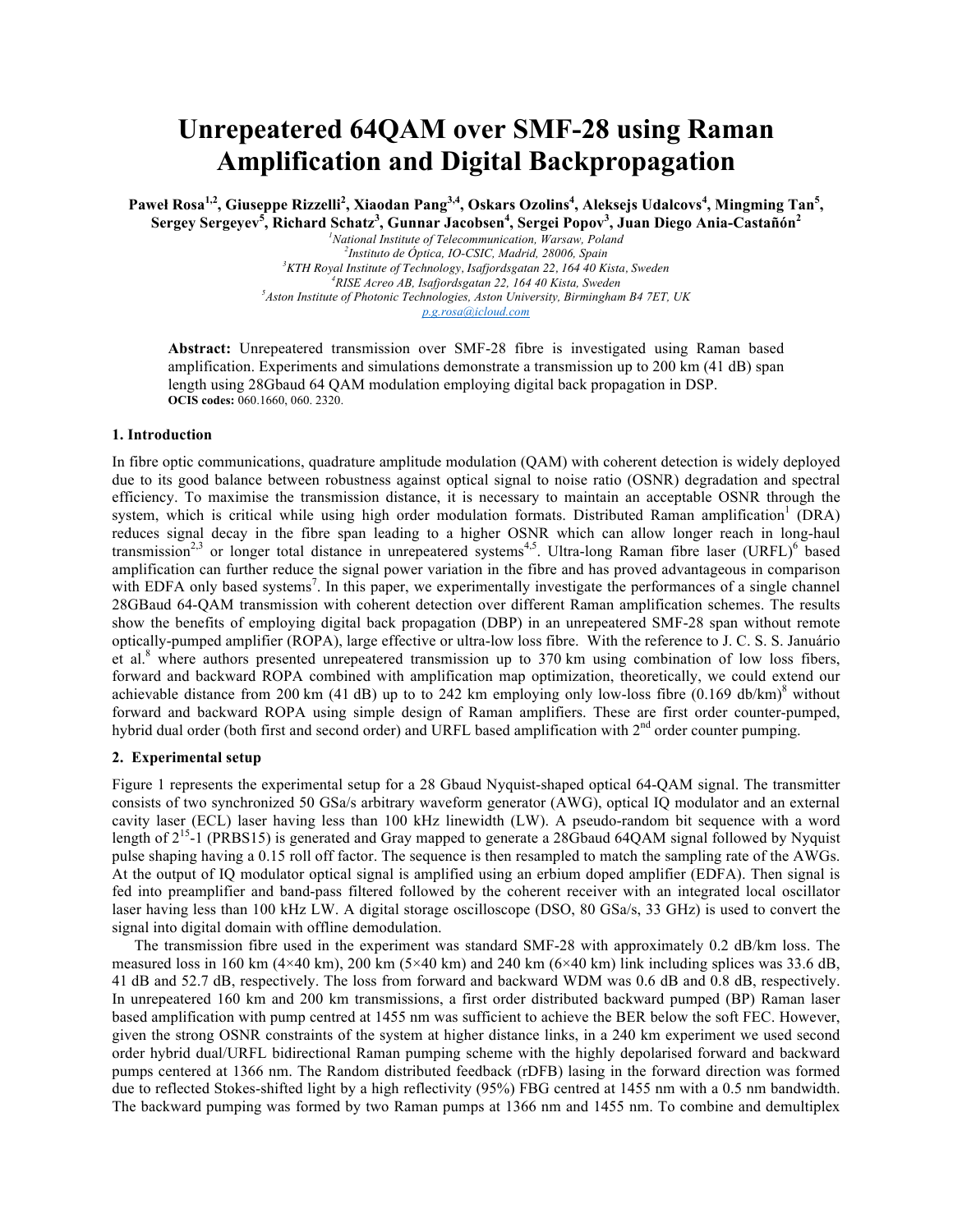Raman pumps and the signal, we used  $1\times3$  WDM couplers in the beginning and at the end of the span. In all setups, there was an EDFA implemented before and after the transmission line.



Fig. 1. Schematic design of 64 QAM experiment setup with distributed Raman amplifiers

Digital post-processing includes DBP realized by fixed step algorithm<sup>9</sup> followed by resampling to 1 samples per symbol. A multi-modulus algorithm (MMA) equalizer is applied to compensate for linear polarization effects and finally a filtered blind phase search (F-BPS)<sup>10</sup> for carrier frequency and phase recovery followed by error counting.

## **2. Transmission results and discussions**

The constrains due to hardware limitations, the error free back to back performance of the 64 QAM transmitter was not possible. The optimal performance versus OSNR is shown in Fig. 2.



Fig. 2. BER back to back performance of a 64 QAM transmitter versus different OSNR.

The bit error rate (BER) results using first order backward Raman amplification with different input powers (I/P) over 160 km and 200 km fibre are shown in Fig. 3. In both experiments, the best BER result improvement using DBP are for the highest input powers due to higher nonlinear penalties in the beginning of the span. We may notice that there is no significant difference in the DBP improvement using higher backward Raman pump powers, which indicates that the BER improvement was noise limited. The maximum span length in the unrepeatered transmission experiment with average BER (based on 10 consecutive measurements) below the soft FEC limit (1.9 × 10−2) was 200 km as shown in Fig. 3.



Fig. 3. BER vs BP powers for different input powers (I/P) in 160 km (a) and 200 km (b) experiment with (dashed) and without (solid) DBP. Although higher order amplification is proven<sup>3-5</sup> to be superior in long-haul and unrepeatered transmissions, we could not achieve the BER performance that was below FEC in a 240 km experiment using second order